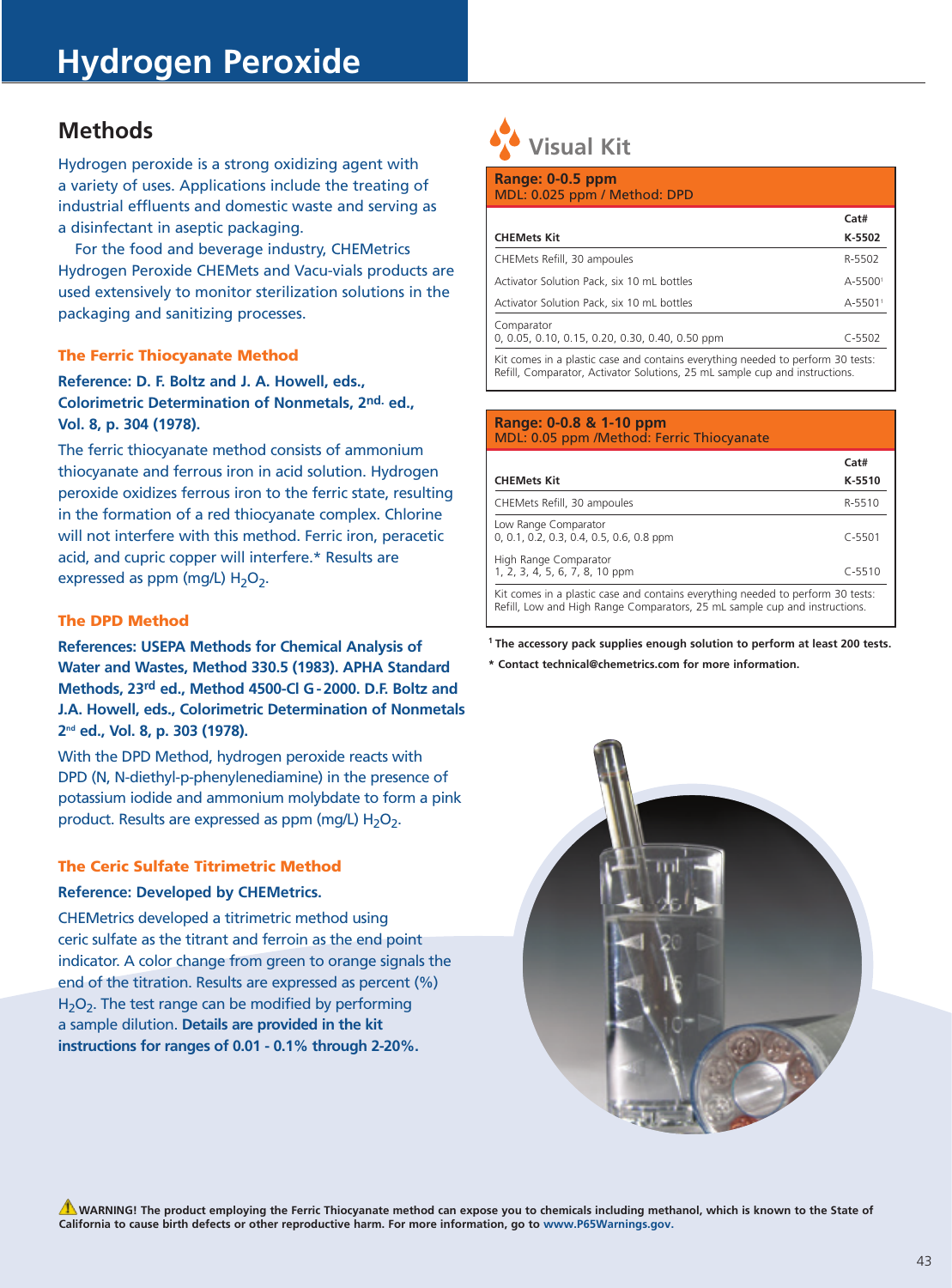#### **Range: 0-25 & 30-300 ppm** MDL: 5 ppm / Method: Ferric Thiocyanate

|                                                                                                                                  |          | Cat#      |
|----------------------------------------------------------------------------------------------------------------------------------|----------|-----------|
| <b>VACUettes Kit</b>                                                                                                             |          | K-5510D   |
| VACUettes Refill, 30 ampoules                                                                                                    |          | R-5510D   |
| Low Range Comparator<br>0, 5, 7.5, 10, 12.5, 15, 20, 25 ppm                                                                      |          | $C-5501D$ |
| High Range Comparator<br>30, 60, 90, 120, 150, 175, 200, 250, 300 ppm                                                            |          | $C-5510D$ |
| the contract of the contract of the contract of the contract of the contract of the contract of the contract of<br>.<br>$\cdots$ | $\cdots$ | .         |

Kit comes in a plastic case and contains everything needed to perform 30 tests (except distilled water): Refill, Low and High Range Comparators, dilutor snapper cup, micro test tube and instructions.

| Range: 0-50 & 60-600 ppm<br>MDL: 10 ppm / Method: Ferric Thiocyanate           |                 |
|--------------------------------------------------------------------------------|-----------------|
| <b>VACUettes Kit</b>                                                           | Cat#<br>K-5510A |
| VACUettes Refill, 30 ampoules                                                  | R-5510A         |
| Low Range Comparator<br>0, 10, 15, 20, 25, 35, 40, 50 ppm                      | $C-5501A$       |
| High Range Comparator<br>60, 120, 180, 240, 300, 350, 400, 500, 600 ppm        | $C-5510A$       |
| Kit comes in a plastic case and contains everything needed to perform 30 tests |                 |

(except distilled water): Refill, Low and High Range Comparators, dilutor snapper cup, micro test tube and instructions.

## **Range: 0-100 & 120-1200 ppm** MDL: 20 ppm / Method: Ferric Thiocyanate

| <b>VACUettes Kit</b>                                                                                                                                | Cat#<br>K-5510B |
|-----------------------------------------------------------------------------------------------------------------------------------------------------|-----------------|
| VACUettes Refill, 30 ampoules                                                                                                                       | R-5510B         |
| Low Range Comparator<br>0, 20, 30, 40, 55, 70, 85, 100 ppm                                                                                          | $C-5501B$       |
| High Range Comparator<br>120, 240, 360, 480, 600, 700, 800, 1000, 1200 ppm                                                                          | $C-5510B$       |
| Kit comes in a plastic case and contains everything needed to perform<br>30 tests (except distilled water): Refill, Low and High Range Comparators, |                 |

#### **Range: 0-1000 & 1200-12,000 ppm** MDL: 200 ppm / Method: Ferric Thiocyanate

dilutor snapper cup, micro test tube and instructions.

|                                                                                                                                                                                                               | Cat#        |
|---------------------------------------------------------------------------------------------------------------------------------------------------------------------------------------------------------------|-------------|
| <b>VACUettes Kit</b>                                                                                                                                                                                          | K-5510C     |
| VACUettes Refill, 30 ampoules                                                                                                                                                                                 | R-5510C     |
| Low Range Comparator<br>0, 200, 300, 400, 550, 700, 850, 1000 ppm                                                                                                                                             | $C - 5501C$ |
| High Range Comparator<br>1200, 2400, 3600, 4800, 6000, 7000, 8000, 10,000, 12,000 ppm                                                                                                                         | $C - 5510C$ |
| Kit comes in a plastic case and contains everything needed to perform 30 tests<br>(except distilled water): Refill, Low and High Range Comparators, dilutor snapper<br>cup, micro test tube and instructions. |             |

#### **Range: 0.1-1.0% (up to 20% with dilution)** MDL: 0.10% Method: Ceric Sulfate Titrant with Ferroin Indicator

|                    | Cat#   |
|--------------------|--------|
| <b>Titrets Kit</b> | K-5530 |

Increments: 0.10, 0.11, 0.12, 0.13, 0.14, 0.15, 0.16, 0.18, 0.20, 0.25, 0.30, 0.35, 0.40, 0.50, 0.70, 1.0%

Kit comes in a cardboard box and contains everything needed to perform 30 tests (except distilled water): thirty ampoules with valve assemblies, 1.0 mL syringe, 3.0 mL syringe, titrettor, 25 mL sample cup and instructions.



**A** WARNING! The product employing the Ferric Thiocyanate method can expose you to chemicals including methanol, which is known to the State of California **to cause birth defects or other reproductive harm. For more information go to www.P65Warnings.ca.gov.**